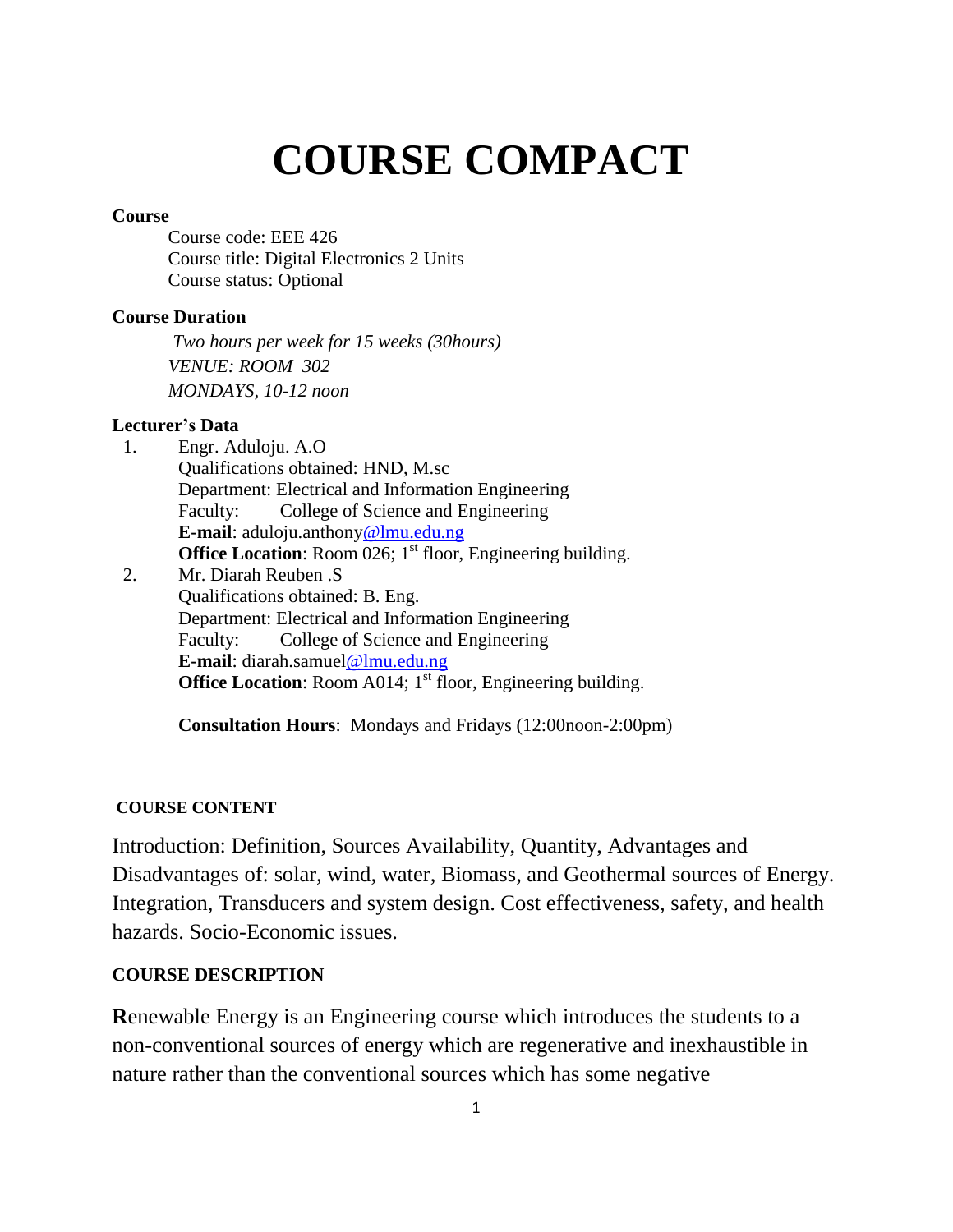environmental impact of burning fossil fuel. This course introduces the students to the renewable sources of energy which includes: solar, wind, water, and biomass and geothermal.

#### COURSE JUSTIFICATION

Renewable energy is part of the solution to energy challenges. This is because its sources are dependable and are replenished by nature as they are being used as seen in the conversion of electricity from the sunlight through the photovoltaic cells. Renewable energy is the energy in the future energy reducing the dependence on fossil fuel and it is environmental friendly.

#### COURSE OBJECTIVE

At the end of the course the students should be able to

- 1. Differentiate between conventional and non-conventional sources of energy, its advantages and disadvantages.
- 2. To explain how Electricity is been generated using the renewable sources.
- 3. The components of a turbine and how they are interrelated in making the turbine function smoothly.
- 4. To explain the working principle of a turbine.

### COURSE REQUIREMENT

To derive maximum benefit from Renewable energy, the students must be familiar with Electromagnetic fields &waves, Physical Electronic, Electrical Machines and Electrical Power System.